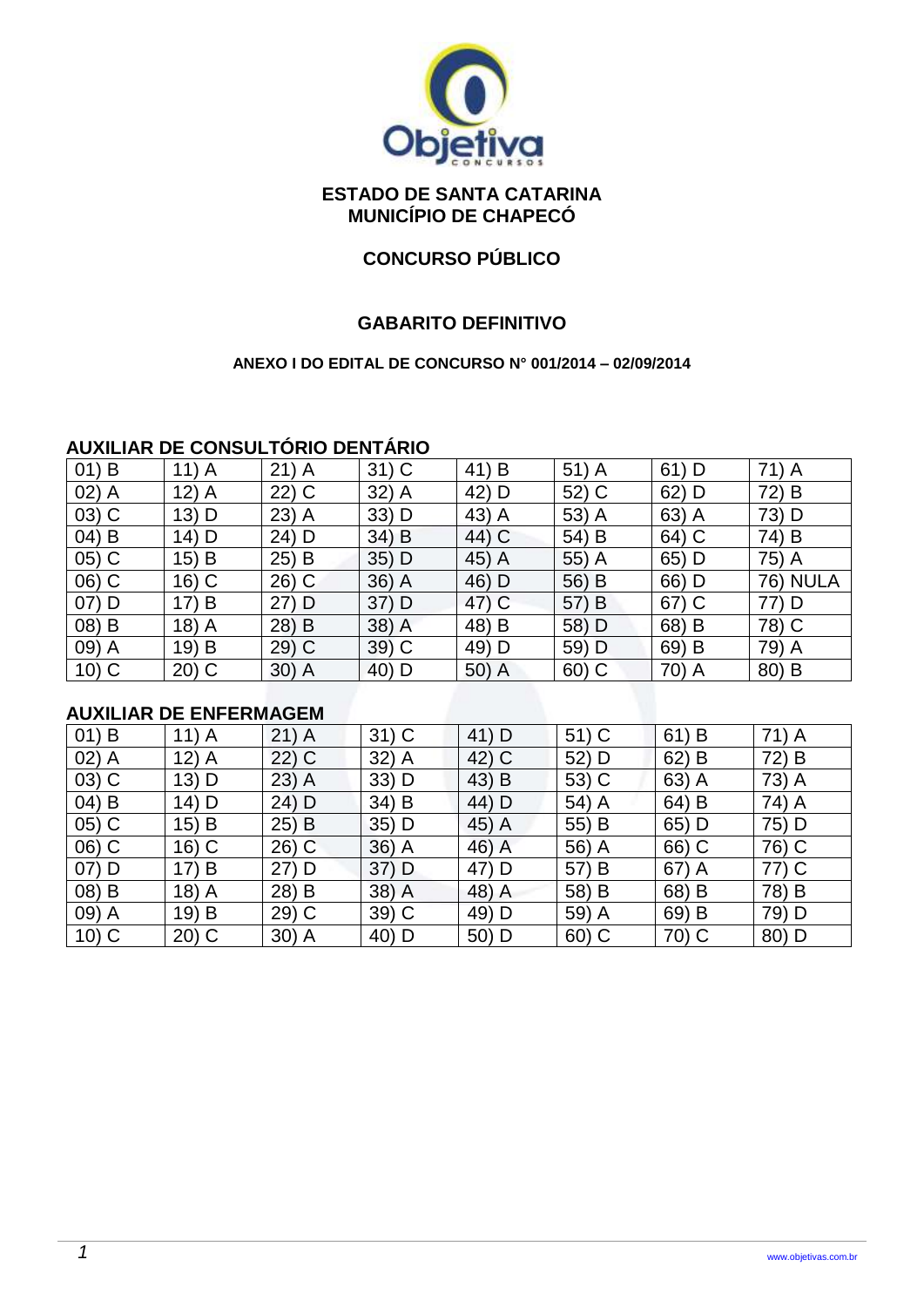

# **FONOAUDIÓLOGO**

| $01)$ B  | 11) B   | $21)$ C | $31)$ C  | 41<br>) D | $51)$ C  | 61)<br>B            | 71) A |
|----------|---------|---------|----------|-----------|----------|---------------------|-------|
| $02)$ A  | $12)$ A | $22)$ B | 32) A    | 42) C     | 52) D    | $62)$ A             | 72) C |
| $03)$ D  | $13)$ C | $23)$ D | 33) D    | 43) D     | 53) D    | 63) A               | 73) C |
| 04) C    | $14)$ B | 24) B   | 34) B    | 44) C     | 54) B    | 64) D               | 74) B |
| 05) D    | $15)$ D | $25)$ C | $35)$ D  | 45) B     | 55) A    | 65)<br>$\mathsf{A}$ | 75) D |
| 06) A    | $16)$ A | 26) D   | 36) D    | 46) D     | 56) B    | 66) D               | 76) B |
| 07) B    | $17)$ C | $27)$ A | 37) A    | 47) A     | 57) B    | 67)<br>B            | 77) C |
| 08) A    | $18)$ C | 28) A   | 38) D    | 48) A     | 58) D    | 68) C               | 78) C |
| $(09)$ B | 19) D   | $29)$ C | 39) B    | 49) B     | 59) C    | 69) D               | 79) B |
| $10)$ D  | $20)$ B | $30)$ B | 40)<br>A | 50) A     | 60)<br>A | 70) C               | 80) A |

### **MÉDICO AUDITOR**

| $01)$ B | 11) B                         | $21)$ C | $31)$ C | 41) C    | $51)$ A         | $61)$ A         | 71) C |
|---------|-------------------------------|---------|---------|----------|-----------------|-----------------|-------|
| $02)$ A | 12) A                         | 22) B   | $32)$ A | 42) D    | 52) D           | $62)$ A         | 72) B |
| $03)$ D | $13)$ C                       | 23) D   | 33) D   | 43) C    | 53) A           | $63)$ C         | 73) A |
| 04) C   | 14) B                         | 24) B   | 34) B   | 44)<br>B | 54) B           | 64) C           | 74) B |
| $05)$ D | 15) D                         | $25)$ C | 35) D   | 45) D    | 55) B           | <b>65) NULA</b> | 75) A |
| 06) A   | 16) A                         | 26) D   | 36) D   | 46) D    | 56) C           | 66) A           | 76) C |
| 07) B   | $17)$ C                       | 27) A   | $37)$ A | 47) A    | 57) B           | 67) B           | 77) D |
| 08) A   | 18) C                         | 28) A   | 38) D   | 48) D    | 58) A           | 68) D           | 78) D |
| $09)$ B | 19) D                         | 29) C   | 39) B   | 49) C    | 59) B           | 69) A           | 79) A |
| $10)$ D | $20)$ B                       | $30)$ B | 40) A   | 50) B    | <b>60) NULA</b> | 70) D           | 80) C |
|         |                               |         |         |          |                 |                 |       |
|         | <b>MÉDICO CIRURGIÃO GERAL</b> |         |         |          |                 |                 |       |

# **MÉDICO CIRURGIÃO GERAL**

| $01)$ B | 11) B   | $21)$ C | $31)$ C | 41) C | $51)$ A         | $61)$ A         | 71) A |
|---------|---------|---------|---------|-------|-----------------|-----------------|-------|
| $02)$ A | $12)$ A | $22)$ B | 32) A   | 42) D | 52) D           | $62)$ A         | 72) A |
| $03)$ D | $13)$ C | $23)$ D | 33) D   | 43) C | 53) A           | 63) C           | 73) C |
| 04) C   | 14) B   | 24) B   | $34)$ B | 44) B | 54) B           | 64) C           | 74) B |
| $05)$ D | 15) D   | $25)$ C | $35)$ D | 45) D | 55) B           | <b>65) NULA</b> | 75) D |
| 06) A   | $16)$ A | 26) D   | 36) D   | 46) D | 56) C           | 66) A           | 76) D |
| 07) B   | $17)$ C | $27)$ A | $37)$ A | 47) A | 57) B           | 67) B           | 77) C |
| 08) A   | $18)$ C | 28) A   | 38) D   | 48) D | 58) A           | 68) D           | 78) B |
| 09) B   | 19) D   | $29)$ C | 39) B   | 49) C | 59) B           | 69) B           | 79) A |
| $10)$ D | $20)$ B | $30)$ B | 40) A   | 50) B | <b>60) NULA</b> | 70) D           | 80) A |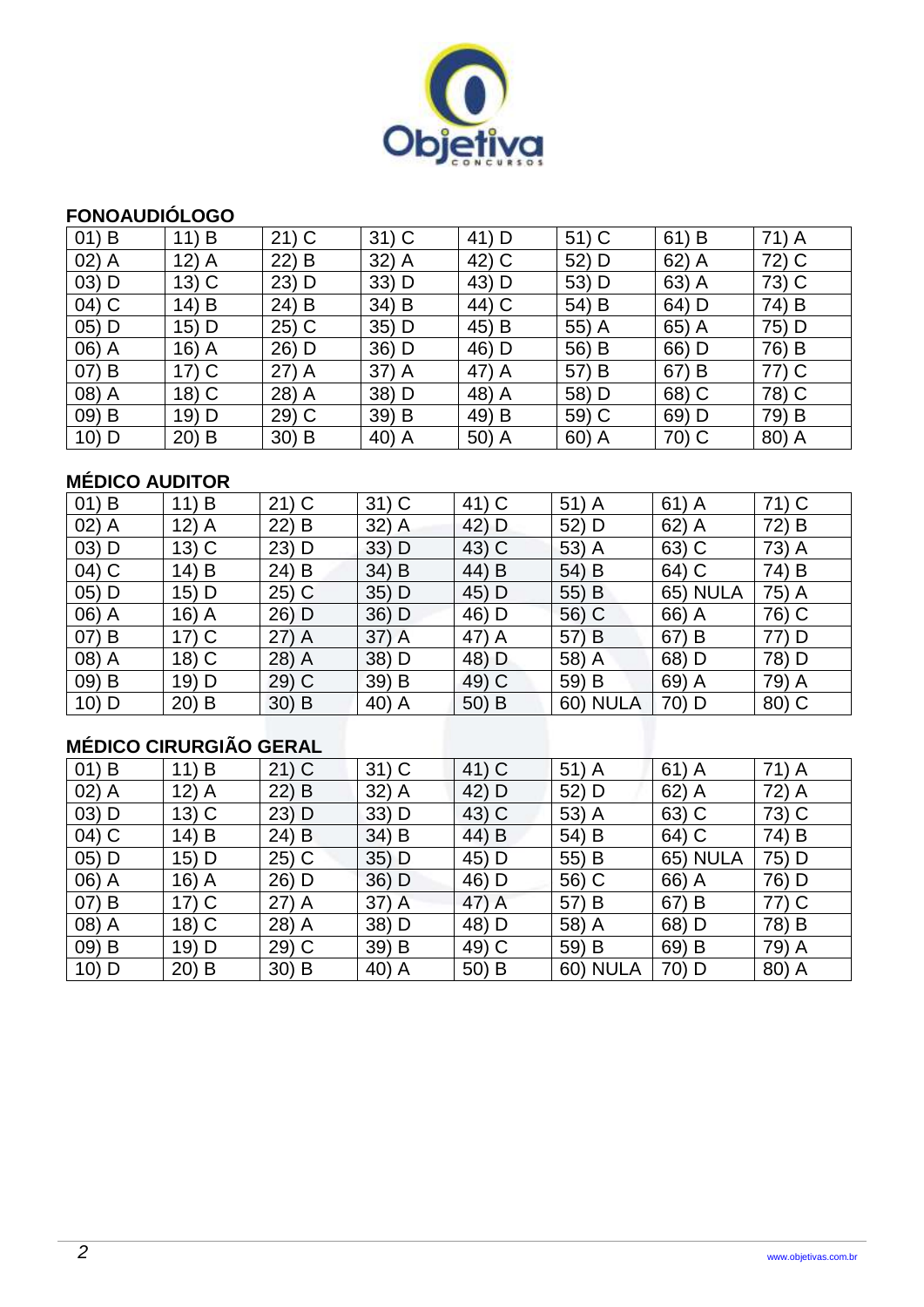

#### **MÉDICO CLÍNICO GERAL**

| $01)$ B | 11) B   | $21)$ C | $31)$ C | 41) C | $51)$ A         | $61)$ A         | 71) D |
|---------|---------|---------|---------|-------|-----------------|-----------------|-------|
| $02)$ A | $12)$ A | $22)$ B | 32) A   | 42) D | 52) D           | $62)$ A         | 72) C |
| $03)$ D | $13)$ C | $23)$ D | 33) D   | 43) C | 53) A           | 63) C           | 73) B |
| 04) C   | $14)$ B | $24)$ B | 34) B   | 44) B | 54) B           | 64) C           | 74) B |
| 05) D   | $15)$ D | $25)$ C | $35)$ D | 45) D | 55) B           | <b>65) NULA</b> | 75) C |
| 06) A   | $16)$ A | 26) D   | 36) D   | 46) D | 56) C           | 66) A           | 76) C |
| 07) B   | $17)$ C | $27)$ A | 37) A   | 47) A | 57) B           | 67) B           | 77) A |
| 08) A   | $18)$ C | 28) A   | 38) D   | 48) D | 58) A           | 68) D           | 78) D |
| 09) B   | 19) D   | 29) C   | 39) B   | 49) C | 59) B           | 69) A           | 79) A |
| $10)$ D | $20)$ B | $30)$ B | 40) A   | 50) B | <b>60) NULA</b> | 70) B           | 80) D |

### **MÉDICO DO TRABALHO**

| $01)$ B | 11) B    | $21)$ C | $31)$ C | 41) C | $51)$ A         | $61)$ A         | 71) C |
|---------|----------|---------|---------|-------|-----------------|-----------------|-------|
| $02)$ A | 12)<br>A | $22)$ B | $32)$ A | 42) D | 52) D           | $62)$ A         | 72) A |
| $03)$ D | $13)$ C  | $23)$ D | $33)$ D | 43) C | $53)$ A         | 63) C           | 73) C |
| 04) C   | $14)$ B  | 24) B   | 34) B   | 44) B | 54) B           | 64) C           | 74) A |
| 05) D   | $15)$ D  | $25)$ C | $35)$ D | 45) D | 55) B           | <b>65) NULA</b> | 75) D |
| 06) A   | $16)$ A  | $26)$ D | 36) D   | 46) D | 56) C           | 66) A           | 76) A |
| 07) B   | $17)$ C  | $27)$ A | $37)$ A | 47) A | 57) B           | 67) B           | 77) B |
| 08) A   | 18) C    | 28) A   | 38) D   | 48) D | 58) A           | 68) D           | 78) A |
| 09) B   | 19) D    | 29) C   | 39) B   | 49) C | 59) B           | 69) B           | 79) D |
| $10)$ D | $20)$ B  | $30)$ B | 40) A   | 50) B | <b>60) NULA</b> | 70) D           | 80) C |

### **MÉDICO ECOGRAFISTA**

| $01)$ B | 11) B   | $21)$ C | $31)$ C | 41) C | $51)$ A         | $61)$ A         | 71) B |
|---------|---------|---------|---------|-------|-----------------|-----------------|-------|
| $02)$ A | $12)$ A | 22) B   | 32) A   | 42) D | 52) D           | $62)$ A         | 72) A |
| $03)$ D | $13)$ C | $23)$ D | 33) D   | 43) C | 53) A           | 63) C           | 73) D |
| $04)$ C | 14) B   | 24) B   | 34) B   | 44) B | 54) B           | 64) C           | 74) C |
| 05) D   | 15) D   | $25)$ C | $35)$ D | 45) D | 55) B           | <b>65) NULA</b> | 75) D |
| 06) A   | 16) A   | 26) D   | 36) D   | 46) D | 56) C           | 66) A           | 76) B |
| 07) B   | $17)$ C | $27)$ A | $37)$ A | 47) A | 57) B           | 67) B           | 77) A |
| 08) A   | 18) C   | 28) A   | 38) D   | 48) D | 58) A           | 68) D           | 78) B |
| 09) B   | 19) D   | $29)$ C | 39) B   | 49) C | 59) B           | 69) B           | 79) D |
| $10)$ D | $20)$ B | $30)$ B | 40) A   | 50) B | <b>60) NULA</b> | 70) C           | 80) A |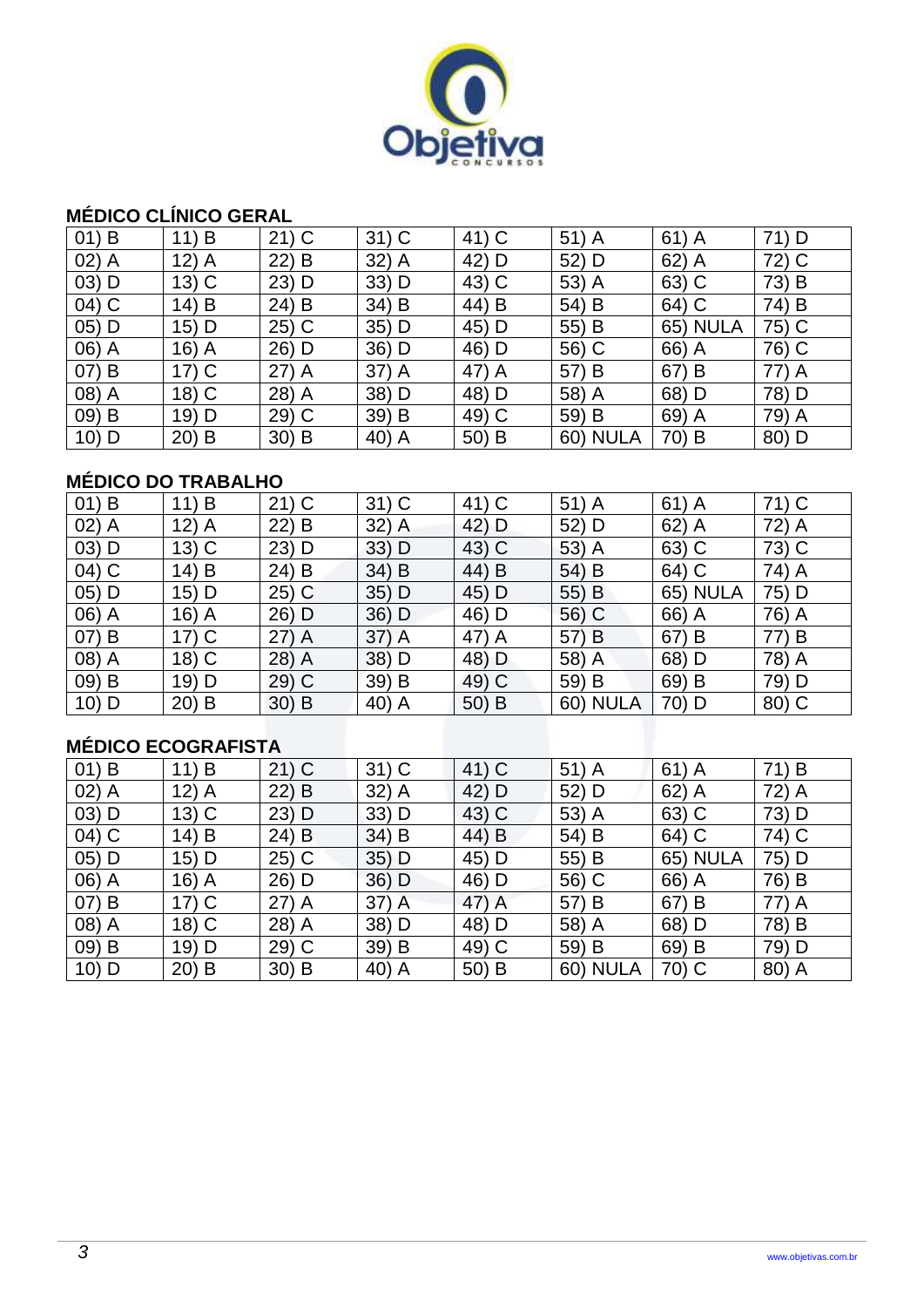

#### **MÉDICO ENDOCRINOLOGISTA**

| $01)$ B | B<br>11 | $21)$ C | $31)$ C | 41) C | $51)$ A         | $61)$ A         | 71) D |
|---------|---------|---------|---------|-------|-----------------|-----------------|-------|
| $02)$ A | $12)$ A | 22) B   | $32)$ A | 42) D | 52) D           | $62)$ A         | 72) D |
| $03)$ D | $13)$ C | $23)$ D | $33)$ D | 43) C | 53) A           | $63)$ C         | 73) A |
| $04)$ C | $14)$ B | 24) B   | 34) B   | 44) B | 54) B           | 64) C           | 74) C |
| 05) D   | $15)$ D | $25)$ C | $35)$ D | 45) D | 55) B           | <b>65) NULA</b> | 75) C |
| 06) A   | $16)$ A | 26) D   | 36) D   | 46) D | 56) C           | 66) A           | 76) A |
| 07) B   | $17)$ C | $27)$ A | $37)$ A | 47) A | 57) B           | 67) B           | 77) B |
| 08) A   | $18)$ C | 28) A   | 38) D   | 48) D | 58) A           | 68) D           | 78) D |
| 09) B   | 19) D   | 29) C   | 39) B   | 49) C | 59) B           | 69) D           | 79) C |
| $10)$ D | $20)$ B | $30)$ B | 40) A   | 50) B | <b>60) NULA</b> | 70) A           | 80) B |

### **MÉDICO ESF**

| $01)$ B | 11) B                       | $21)$ C | $31)$ C | 41) C   | $51)$ A         | $61)$ B | $71)$ C         |
|---------|-----------------------------|---------|---------|---------|-----------------|---------|-----------------|
| $02)$ A | $12)$ A                     | 22) B   | $32)$ A | 42) D   | 52) D           | 62) D   | 72)<br>B        |
| $03)$ D | 13) C                       | 23) D   | 33) D   | 43) C   | 53) A           | $63)$ C | 73) D           |
| 04) C   | 14) B                       | 24) B   | 34) B   | 44) B   | 54) B           | 64) B   | <b>74) NULA</b> |
| $05)$ D | 15) D                       | $25)$ C | $35)$ D | 45) D   | 55) B           | 65) C   | 75) A           |
| 06) A   | 16) A                       | 26) D   | 36) D   | 46) D   | 56) C           | 66) A   | 76) D           |
| 07) B   | $17)$ C                     | $27)$ A | $37)$ A | 47) A   | 57) B           | 67) A   | 77)<br>B        |
| 08) A   | 18) C                       | 28) A   | 38) D   | 48) D   | 58) A           | 68) D   | 78) B           |
| $09)$ B | 19) D                       | 29) C   | 39) B   | 49) C   | 59) B           | 69) A   | 79) A           |
| $10)$ D | $20)$ B                     | $30)$ B | 40) A   | $50)$ B | <b>60) NULA</b> | 70) C   | 80) D           |
|         |                             |         |         |         |                 |         |                 |
|         | <b>MÉDICO GINECOLOGISTA</b> |         |         |         |                 |         |                 |

### **MÉDICO GINECOLOGISTA**

| $01)$ B | B<br>11) | $21)$ C | $31)$ C | 41) C | $51)$ A         | $61)$ A         | 71) B |
|---------|----------|---------|---------|-------|-----------------|-----------------|-------|
| $02)$ A | $12)$ A  | $22)$ B | 32) A   | 42) D | 52) D           | $62)$ A         | 72) A |
| $03)$ D | $13)$ C  | $23)$ D | 33) D   | 43) C | 53) A           | 63) C           | 73) D |
| 04) C   | $14)$ B  | 24) B   | $34)$ B | 44) B | 54) B           | 64) C           | 74) A |
| 05) D   | $15)$ D  | $25)$ C | 35) D   | 45) D | 55) B           | <b>65) NULA</b> | 75) A |
| 06) A   | $16)$ A  | 26) D   | 36) D   | 46) D | 56) C           | 66) A           | 76) C |
| 07) B   | $17)$ C  | $27)$ A | $37)$ A | 47) A | 57) B           | 67) B           | 77) D |
| 08) A   | $18)$ C  | 28) A   | 38) D   | 48) D | 58) A           | 68) D           | 78) C |
| 09) B   | 19) D    | 29) C   | 39) B   | 49) C | 59) B           | 69) D           | 79) D |
| $10)$ D | $20)$ B  | $30)$ B | 40) A   | 50) B | <b>60) NULA</b> | 70) B           | 80) D |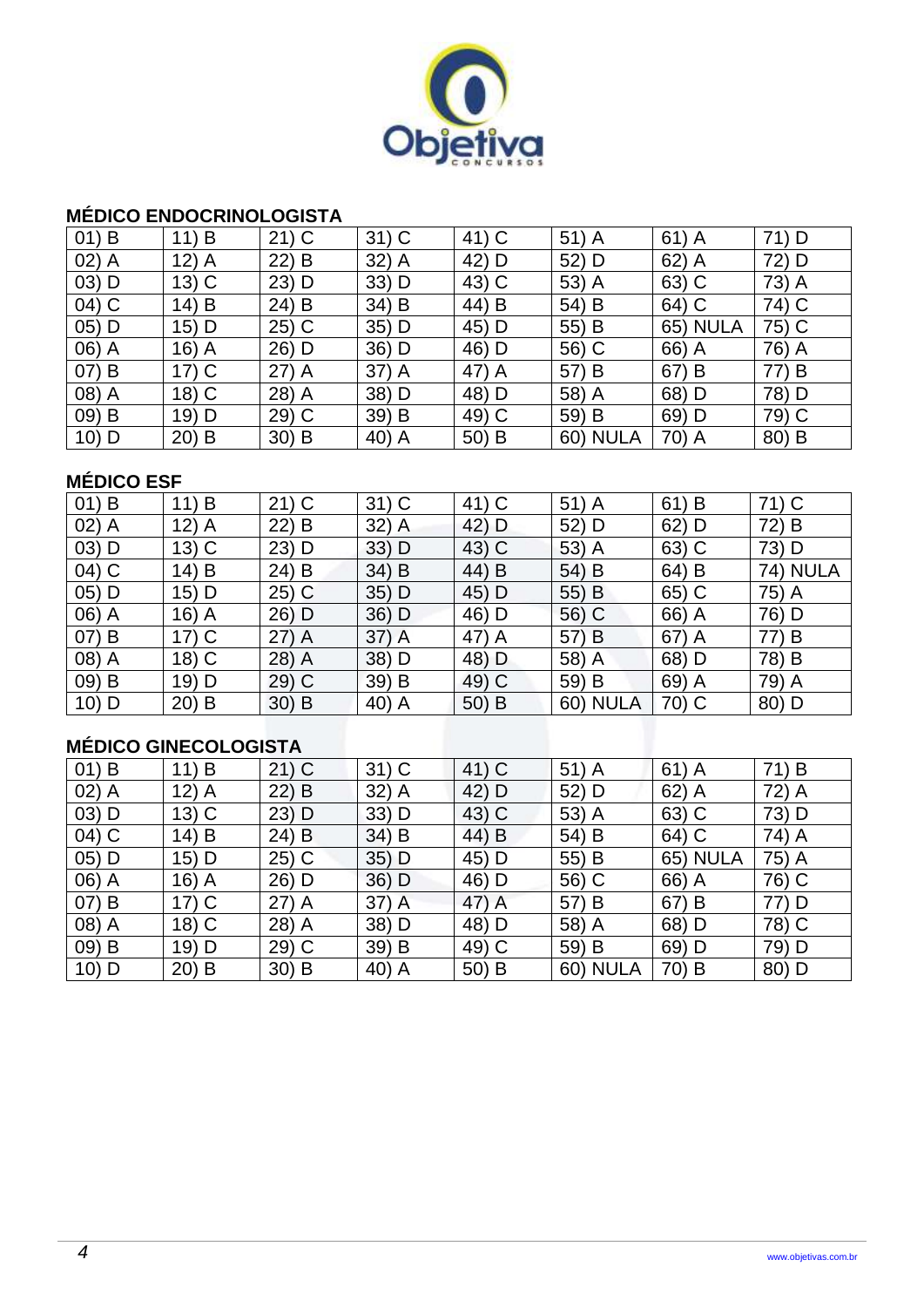

#### **MÉDICO INFECTOLOGISTA**

| $01)$ B | 11) B   | $21)$ C | $31)$ C | 41) C | $51)$ A         | $61)$ A         | 71) D |
|---------|---------|---------|---------|-------|-----------------|-----------------|-------|
| $02)$ A | $12)$ A | $22)$ B | 32) A   | 42) D | 52) D           | $62)$ A         | 72) D |
| $03)$ D | $13)$ C | $23)$ D | 33) D   | 43) C | 53) A           | 63) C           | 73) A |
| 04) C   | $14)$ B | $24)$ B | 34) B   | 44) B | 54) B           | 64) C           | 74) D |
| 05) D   | $15)$ D | $25)$ C | 35) D   | 45) D | 55) B           | <b>65) NULA</b> | 75) D |
| 06) A   | $16)$ A | 26) D   | 36) D   | 46) D | 56) C           | 66) A           | 76) C |
| 07) B   | $17)$ C | $27)$ A | 37) A   | 47) A | 57) B           | 67) B           | 77) B |
| 08) A   | $18)$ C | 28) A   | 38) D   | 48) D | 58) A           | 68) D           | 78) D |
| 09) B   | 19) D   | $29)$ C | 39) B   | 49) C | 59) B           | 69) C           | 79) D |
| 10) D   | $20)$ B | $30)$ B | 40) A   | 50) B | <b>60) NULA</b> | 70) A           | 80) A |

### **MÉDICO NEUROPEDIATRA**

| $01)$ B | B<br>11)            | $21)$ C | $31)$ C | 41) C | $51)$ A         | $61)$ A         | 71) D |
|---------|---------------------|---------|---------|-------|-----------------|-----------------|-------|
| $02)$ A | 12)<br>$\mathsf{A}$ | $22)$ B | $32)$ A | 42) D | 52) D           | $62)$ A         | 72) A |
| $03)$ D | $13)$ C             | $23)$ D | $33)$ D | 43) C | 53) A           | 63) C           | 73) B |
| 04) C   | 14) B               | 24) B   | 34) B   | 44) B | 54) B           | 64) C           | 74) D |
| 05) D   | $15)$ D             | $25)$ C | $35)$ D | 45) D | 55) B           | <b>65) NULA</b> | 75) C |
| 06) A   | $16)$ A             | $26)$ D | 36) D   | 46) D | 56) C           | 66) A           | 76) B |
| 07) B   | $17)$ C             | $27)$ A | $37)$ A | 47) A | 57) B           | 67) B           | 77) A |
| 08) A   | 18) C               | 28) A   | 38) D   | 48) D | 58) A           | 68) D           | 78) D |
| 09) B   | 19) D               | 29) C   | 39) B   | 49) C | 59) B           | 69) D           | 79) B |
| $10)$ D | $20)$ B             | $30)$ B | 40) A   | 50) B | <b>60) NULA</b> | 70) B           | 80) C |

### **MÉDICO ORTOPEDISTA**

| $01)$ B | 11) B   | $21)$ C | $31)$ C | 41) C | $51)$ A         | $61)$ A         | 71) D |
|---------|---------|---------|---------|-------|-----------------|-----------------|-------|
| $02)$ A | $12)$ A | $22)$ B | 32) A   | 42) D | 52) D           | $62)$ A         | 72) C |
| $03)$ D | $13)$ C | $23)$ D | 33) D   | 43) C | 53) A           | 63) C           | 73) C |
| $04)$ C | 14) B   | 24) B   | 34) B   | 44) B | 54) B           | 64) C           | 74) A |
| 05) D   | 15) D   | $25)$ C | $35)$ D | 45) D | 55) B           | <b>65) NULA</b> | 75) D |
| 06) A   | 16) A   | 26) D   | 36) D   | 46) D | 56) C           | 66) A           | 76) A |
| 07) B   | $17)$ C | $27)$ A | $37)$ A | 47) A | 57) B           | 67) B           | 77) D |
| 08) A   | 18) C   | 28) A   | 38) D   | 48) D | 58) A           | 68) D           | 78) B |
| 09) B   | 19) D   | $29)$ C | 39) B   | 49) C | 59) B           | 69) B           | 79) D |
| $10)$ D | $20)$ B | $30)$ B | 40) A   | 50) B | <b>60) NULA</b> | 70) D           | 80) C |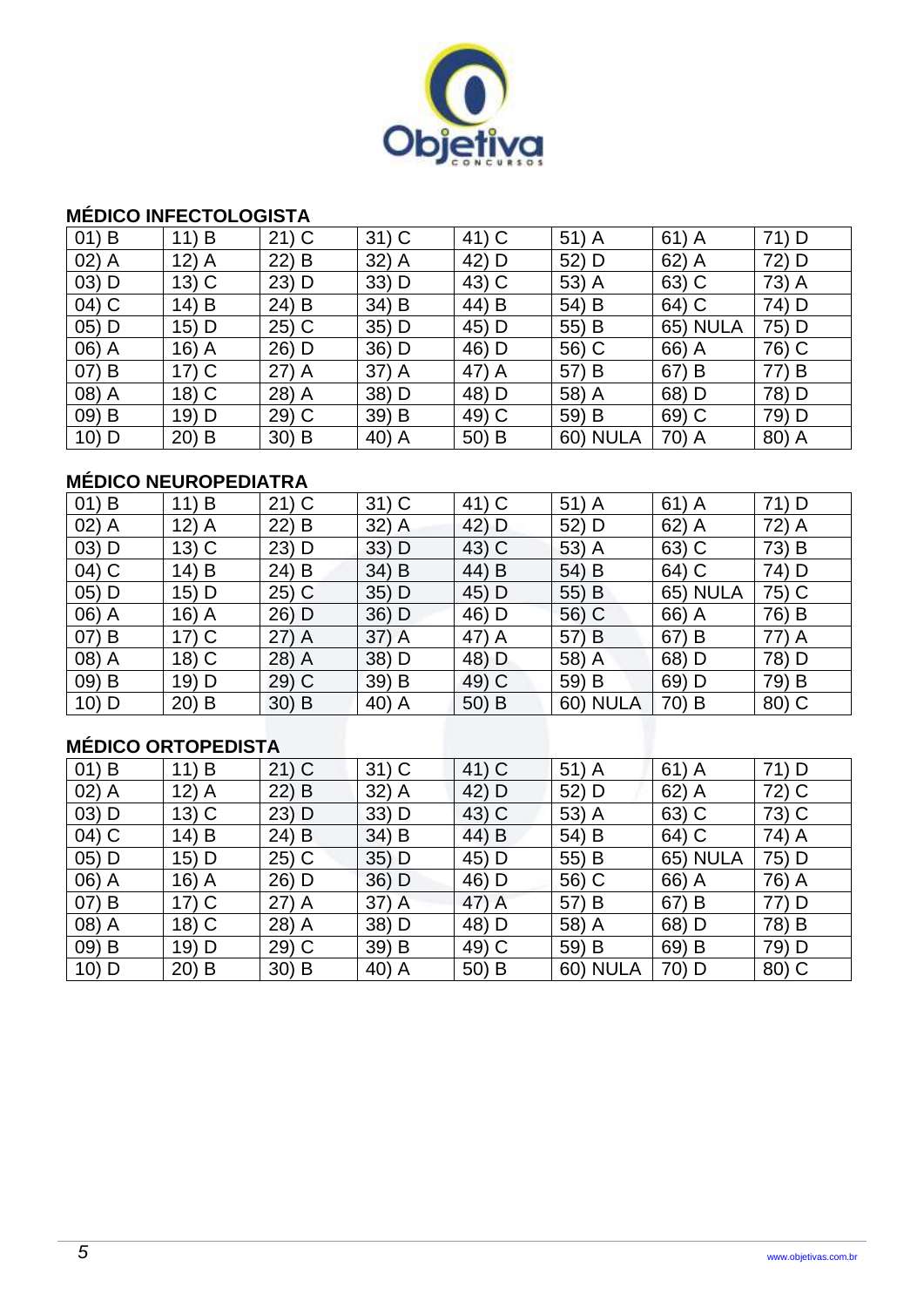

#### **MÉDICO ORTOPEDISTA PEDIÁTRICO**

| $01)$ B | 11) B   | $21)$ C | $31)$ C | 41) C | $51)$ A         | $61)$ A         | 71) B |
|---------|---------|---------|---------|-------|-----------------|-----------------|-------|
| $02)$ A | $12)$ A | $22)$ B | 32) A   | 42) D | 52) D           | $62)$ A         | 72) C |
| $03)$ D | $13)$ C | $23)$ D | 33) D   | 43) C | 53) A           | 63) C           | 73) C |
| 04) C   | $14)$ B | $24)$ B | 34) B   | 44) B | 54) B           | 64) C           | 74) A |
| 05) D   | $15)$ D | $25)$ C | 35) D   | 45) D | 55) B           | <b>65) NULA</b> | 75) D |
| 06) A   | $16)$ A | 26) D   | 36) D   | 46) D | 56) C           | 66) A           | 76) C |
| 07) B   | $17)$ C | $27)$ A | 37) A   | 47) A | 57) B           | 67) B           | 77) B |
| 08) A   | $18)$ C | 28) A   | 38) D   | 48) D | 58) A           | 68) D           | 78) A |
| 09) B   | $19)$ D | $29)$ C | 39) B   | 49) C | 59) B           | 69) D           | 79) D |
| $10)$ D | $20)$ B | $30)$ B | 40) A   | 50) B | <b>60) NULA</b> | 70) B           | 80) B |

#### **MÉDICO OTORRINOLARINGOLOGISTA**

| $01)$ B         | 11) B   | $21)$ C | $31)$ C | 41) C | $51)$ A         | $61)$ A         | 71) D |
|-----------------|---------|---------|---------|-------|-----------------|-----------------|-------|
| $02)$ A         | $12)$ A | 22) B   | $32)$ A | 42) D | 52) D           | $62)$ A         | 72) C |
| $03)$ D         | $13)$ C | 23) D   | 33) D   | 43) C | 53) A           | 63) C           | 73) B |
| 04) C           | 14) B   | 24) B   | 34) B   | 44) B | 54) B           | 64) C           | 74) A |
| $05)$ D         | 15) D   | $25)$ C | $35)$ D | 45) D | 55) B           | <b>65) NULA</b> | 75) A |
| 06) A           | 16) A   | 26) D   | 36) D   | 46) D | 56) C           | 66) A           | 76) C |
| $(07)$ B        | $17)$ C | 27) A   | $37)$ A | 47) A | 57) B           | 67) B           | 77) D |
| 08) A           | 18) C   | 28) A   | 38) D   | 48) D | 58) A           | 68) D           | 78) D |
| $09)$ B         | 19) D   | 29) C   | 39) B   | 49) C | 59) B           | 69) B           | 79) B |
| $10)$ D         | $20)$ B | $30)$ B | 40) A   | 50) B | <b>60) NULA</b> | 70) A           | 80) D |
|                 |         |         |         |       |                 |                 |       |
| MÉDICO PEDIATRA |         |         |         |       |                 |                 |       |

### **MÉDICO PEDIATRA**

| $01)$ B | B<br>11) | $21)$ C | $31)$ C | 41) C | $51)$ A         | $61)$ A         | 71) C |
|---------|----------|---------|---------|-------|-----------------|-----------------|-------|
| $02)$ A | $12)$ A  | 22) B   | $32)$ A | 42) D | 52) D           | $62)$ A         | 72) D |
| $03)$ D | $13)$ C  | $23)$ D | 33) D   | 43) C | 53) A           | 63) C           | 73) B |
| 04) C   | 14) B    | 24) B   | $34)$ B | 44) B | 54) B           | 64) C           | 74) A |
| 05) D   | 15) D    | $25)$ C | $35)$ D | 45) D | 55) B           | <b>65) NULA</b> | 75) C |
| 06) A   | $16)$ A  | 26) D   | 36) D   | 46) D | 56) C           | 66) A           | 76) B |
| 07) B   | $17)$ C  | $27)$ A | $37)$ A | 47) A | 57) B           | 67) B           | 77) A |
| 08) A   | $18)$ C  | 28) A   | 38) D   | 48) D | 58) A           | 68) D           | 78) D |
| 09) B   | 19) D    | $29)$ C | 39) B   | 49) C | 59) B           | 69) D           | 79) A |
| $10)$ D | $20)$ B  | $30)$ B | 40) A   | 50) B | <b>60) NULA</b> | 70) A           | 80) D |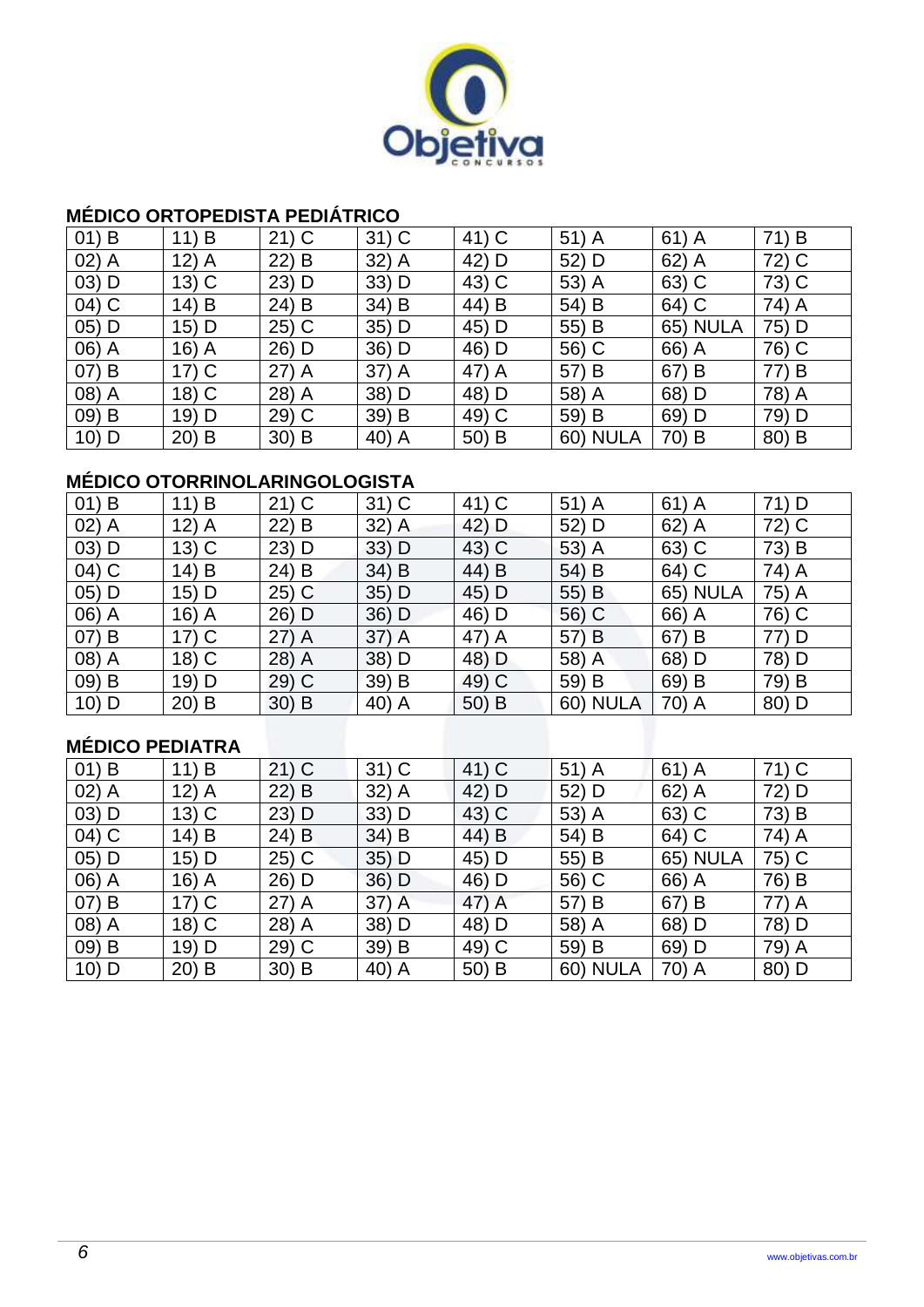

#### **MÉDICO PROCTOLOGISTA**

| $01)$ B | 11) B   | $21)$ C | $31)$ C | 41) C | $51)$ A         | $61)$ A         | 71) A |
|---------|---------|---------|---------|-------|-----------------|-----------------|-------|
| $02)$ A | $12)$ A | $22)$ B | 32) A   | 42) D | 52) D           | $62)$ A         | 72) B |
| $03)$ D | $13)$ C | $23)$ D | $33)$ D | 43) C | 53) A           | 63) C           | 73) C |
| 04) C   | $14)$ B | $24)$ B | 34) B   | 44) B | 54) B           | 64) C           | 74) B |
| 05) D   | $15)$ D | $25)$ C | 35) D   | 45) D | 55) B           | <b>65) NULA</b> | 75) D |
| 06) A   | $16)$ A | 26) D   | 36) D   | 46) D | 56) C           | 66) A           | 76) A |
| 07) B   | $17)$ C | $27)$ A | 37) A   | 47) A | 57) B           | 67) B           | 77) A |
| 08) A   | $18)$ C | 28) A   | 38) D   | 48) D | 58) A           | 68) D           | 78) C |
| 09) B   | 19) D   | $29)$ C | 39) B   | 49) C | 59) B           | 69) B           | 79) B |
| 10) D   | $20)$ B | $30)$ B | 40) A   | 50) B | <b>60) NULA</b> | 70) B           | 80) D |

### **MÉDICO PSIQUIATRA**

| $01)$ B | 11) B                          | $21)$ C | $31)$ C | 41) C | $51)$ A         | 61) B   | 71) C |  |  |
|---------|--------------------------------|---------|---------|-------|-----------------|---------|-------|--|--|
| $02)$ A | $12)$ A                        | $22)$ B | $32)$ A | 42) D | 52) D           | $62)$ A | 72) D |  |  |
| $03)$ D | $13)$ C                        | $23)$ D | 33) D   | 43) C | 53) A           | 63) D   | 73) A |  |  |
| 04) C   | 14) B                          | 24) B   | 34) B   | 44) B | 54) B           | 64) C   | 74) C |  |  |
| $05)$ D | 15) D                          | $25)$ C | 35) D   | 45) D | 55) B           | 65) B   | 75) D |  |  |
| 06) A   | 16) A                          | 26) D   | 36) D   | 46) D | 56) C           | 66) B   | 76) D |  |  |
| 07) B   | $17)$ C                        | $27)$ A | 37) A   | 47) A | 57) B           | $67)$ C | 77) C |  |  |
| 08) A   | $18)$ C                        | 28) A   | 38) D   | 48) D | 58) A           | 68) D   | 78) B |  |  |
| 09) B   | 19) D                          | 29) C   | 39) B   | 49) C | 59) B           | 69) A   | 79) B |  |  |
| $10)$ D | $20)$ B                        | $30)$ B | 40) A   | 50) B | <b>60) NULA</b> | 70) C   | 80) A |  |  |
|         |                                |         |         |       |                 |         |       |  |  |
|         | <b>MÉDICO RELIMATOL OGISTA</b> |         |         |       |                 |         |       |  |  |

### **MÉDICO REUMATOLOGISTA**

| $01)$ B | 11) B   | $21)$ C | $31)$ C | 41) C | $51)$ A         | $61)$ A         | 71) D |
|---------|---------|---------|---------|-------|-----------------|-----------------|-------|
| $02)$ A | $12)$ A | $22)$ B | 32) A   | 42) D | 52) D           | $62)$ A         | 72) B |
| $03)$ D | $13)$ C | $23)$ D | $33)$ D | 43) C | 53) A           | 63) C           | 73) C |
| 04) C   | 14) B   | 24) B   | 34) B   | 44) B | 54) B           | 64) C           | 74) A |
| $05)$ D | 15) D   | $25)$ C | $35)$ D | 45) D | 55) B           | <b>65) NULA</b> | 75) D |
| 06) A   | $16)$ A | 26) D   | 36) D   | 46) D | 56) C           | 66) A           | 76) A |
| 07) B   | $17)$ C | $27)$ A | $37)$ A | 47) A | 57) B           | 67) B           | 77) C |
| 08) A   | $18)$ C | 28) A   | 38) D   | 48) D | 58) A           | 68) D           | 78) A |
| 09) B   | 19) D   | $29)$ C | 39) B   | 49) C | 59) B           | 69) A           | 79) D |
| $10)$ D | $20)$ B | $30)$ B | 40) A   | 50) B | <b>60) NULA</b> | 70) B           | 80) B |